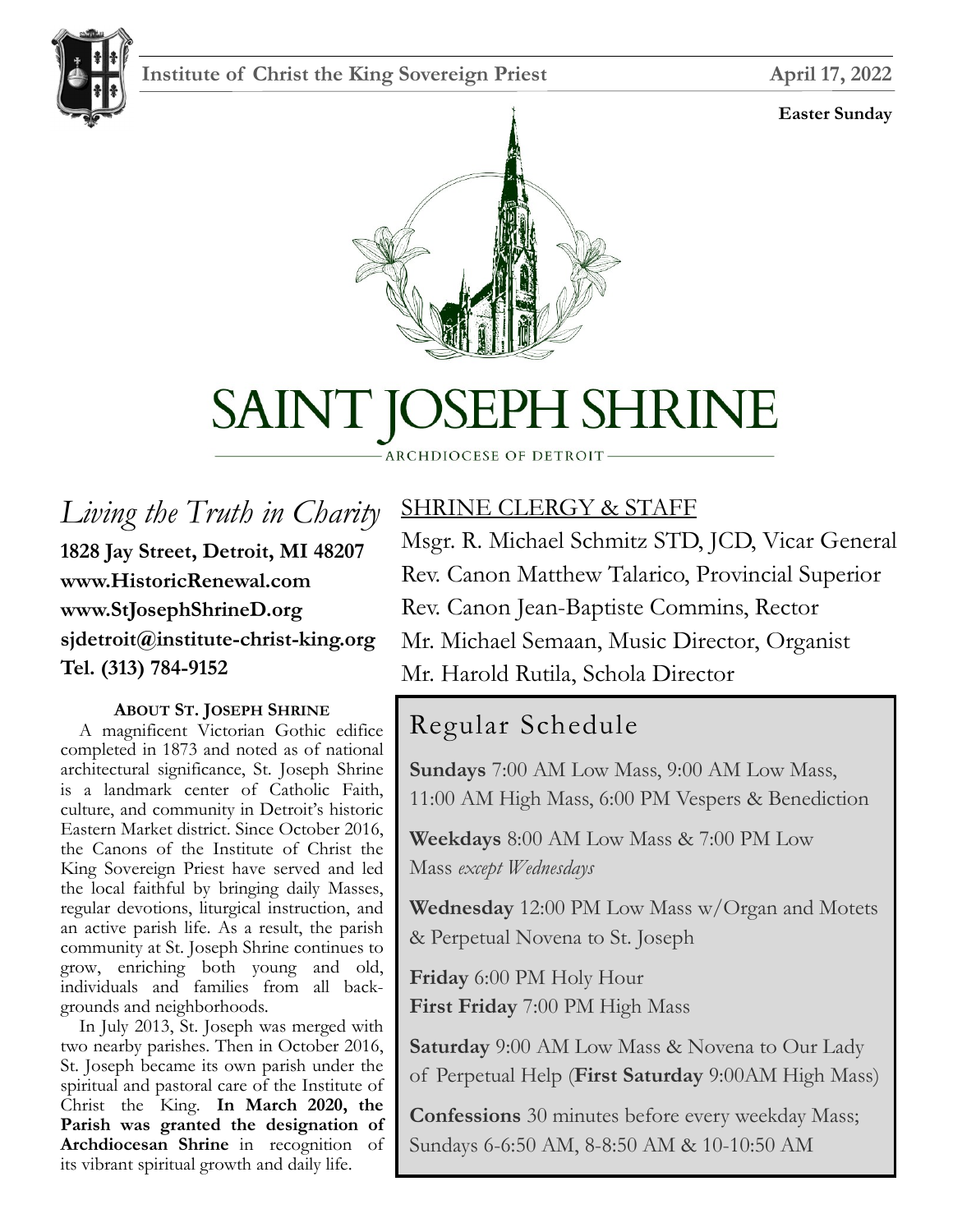| <b>Ker</b><br>$\bm{\infty}$                             |                                                                                                                          |
|---------------------------------------------------------|--------------------------------------------------------------------------------------------------------------------------|
| Liturgical Calendar                                     |                                                                                                                          |
| Sunday, April 17, Easter Sunday, Novena                 | Low Sui                                                                                                                  |
| 7AM Low Mass                                            | 7AM Lo<br>Superiors of the ICKSP                                                                                         |
| 9AM Low Mass w/organ                                    | Pro Populo                                                                                                               |
| 11AM Solemn High Mass                                   | 9AM Lo<br><b>Archbishop Allen Vigneron</b>                                                                               |
|                                                         | AC1: Pat<br>AC2: An                                                                                                      |
| <b>EXCEPTIONALLY 5PM</b> Solemn Vespers & Benediction   | 11AM <sub>H</sub>                                                                                                        |
| Monday, April 18, Easter Monday, Novena                 | MC: Nic                                                                                                                  |
| <b>8AM Low Mass</b>                                     | Thur: Jo.<br><b>Dominic Porter, requested by Bernadette Porter</b>                                                       |
| 7PM Low Mass                                            | AC1: Jua<br>Mark & Maria Barcelona, requested by Barcelona family                                                        |
|                                                         | AC2: Sel<br>Crucifer:                                                                                                    |
| Tuesday, April 19, Easter Tuesday, Novena               |                                                                                                                          |
| <b>8AM Low Mass</b>                                     | † Jorge Preciado, requested by Mata-Aguilar family<br>Sunday,                                                            |
| 7PM Low Mass                                            | Elijah Langbeen, requested by Anthony & Jordan Langbeen<br>the Wor<br>7AM Lo                                             |
| Wednesday, April 20, Easter Wednesday, Novena           |                                                                                                                          |
| 12PM Low Mass & Novena Devotions                        | 9AM Lo<br><b>St. Joseph Confraternity</b>                                                                                |
|                                                         | AC1: Jol                                                                                                                 |
| Thursday, April 21, Easter Thursday, Novena             | AC2: Pat<br>11AM <sub>H</sub>                                                                                            |
| <b>8AM Low Mass</b>                                     | <b>William Riley, requested by Mary Riley</b><br>cession                                                                 |
| 7PM Low Mass                                            | † Rev. Msgr. John Schweder, requested by Robert Wenderski<br>MC: Eric                                                    |
| Friday, April 22, Easter Friday, Novena                 | Thur: Ol                                                                                                                 |
| 8AM Low Mass                                            | AC1: Th<br>Christina McGuckin, requested by Alexander Slavsky                                                            |
| 7PM Low Mass                                            | AC2: Lu<br><b>Bean family, requested by Dominica Bean</b><br>Crucifer:                                                   |
| Saturday, April 23, Easter Saturday, Novena             |                                                                                                                          |
|                                                         | 9AM Low Mass with Novena Devotions to Our Lady of Perpetual Help                                                         |
|                                                         | Low Sui<br><b>Special Intention, requested by Bruce &amp; Delyse McAllister</b>                                          |
|                                                         | 7AM Lo<br>Kyle Greg                                                                                                      |
| Sunday, April 24, Low Sunday (Divine Mercy), Novena     | 9AM Lo                                                                                                                   |
| 7AM Low Mass                                            | † Catherine La Croix, requested by Jack Henning<br>- Paul Fe                                                             |
| 9AM Low Mass w/organ                                    | - Brian C<br><b>Don Sinistaj,</b> requested by Suzana                                                                    |
| 11AM High Mass                                          | - John H<br>Pro Populo<br>- Matt L                                                                                       |
| 3PM Adoration, Divine Mercy Chaplet. 6:30PM Benediction | - Joe Laa                                                                                                                |
|                                                         | 11AM <sub>H</sub>                                                                                                        |
| FROM OUR PASTOR, REV. CANON COMMINS                     | - Ismael                                                                                                                 |
| My dear flock,                                          | - Don Sa<br>Today is the day which the Lord has made. It is truly meet and just, right and for our                       |
|                                                         | - Bob Ca<br>salvation, at all times to praise Thee, O Lord, but more gloriously especially on this day when<br>- Jacob F |
| Christ our Pasch was sacrificed, proclaims the Preface. | - Erik M                                                                                                                 |
|                                                         | In the name of our dear canons and candidates, I wish you a blessed and joyful                                           |

Easter! Let us not look back at the Cross, or our crosses, but today let us turn our eyes toward the Risen Christ: *because this is the day which the Lord has made; let us be glad and rejoice therein*.

**A very special thank you to our wonderful choir members and altar servers for their generosity and dedication, making this Holy Triduum, a little participation in the beauty, and joy of Heaven!**

## **<sup>S</sup> <sup>e</sup> rv er <sup>S</sup> <sup>c</sup> he du le**

nday, April 24 **7AM Low Mass** *candidates* **9AM Low Mass w/organ** trick Skinner thony Skinner **11AM High Mass** holas Alvarez<sup>.</sup> hn Chisholm an Pablo Delgado bastian Smith Gabriel Ang

**Sunday, May 1, St. Joseph ker 7AM Low Mass**  *candidates* **9AM Low Mass w/organ** hn Sadowski trick Skinner **112 India Ass & Pro**c Kash liver Smith omas Ohotnicky ıke Chisholm Gabriel Ang

#### **Sher Schedule**

**Low Sunday, April 24**  $\mathbf{w}\mathbf{Mass}$  *– Laabs & Kyle Gregory* **9AM Low Mass w/ organ** errini Carey Iowting angenderfer  $_{\rm abs}$ **11AM High Mass** Lebron adowski apaldi Kobus Ioylan

**Save the date: Wednesday, April 27 6th Living Legacy Gala. Buy your tickets now!**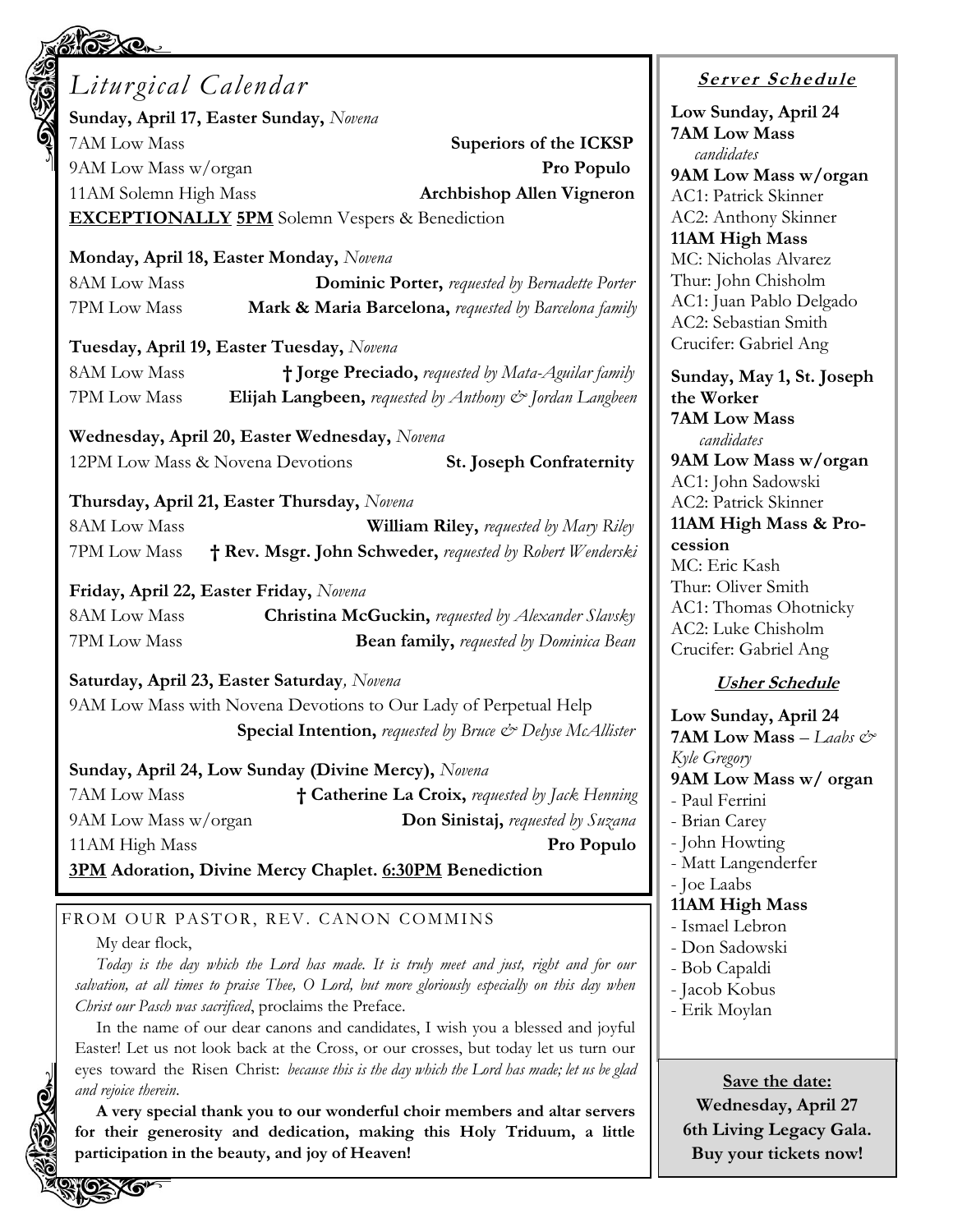**We invite you to our - 6TH ANNNUAL LIVING LEGACY GALA -** *Celebrate the Sacred | Heritage of Holiness*

**DEADLINE: APRIL 20TH**

**Wednesday, April 27** 5:00 P.M. to 9:00 P.M.

\* New Location \* *St. Mary's Cultural Center 18100 Merriman Road. Livonia, Michigan 48152*

After two online galas, we would like to invite you to join us in our celebration of this Iconic Detroit Legacy.

> **This year's Matching Gift: \$80,000.00**

> > **Our Goal: 400 Guests!**

**A special speaker, great entertainment, an amazing silent auction...**

> Visit: **gala.StJosephShrineD.org**



Spread the word!

### **Divine Mercy Sunday Festivities & Devotions**

**Sunday, April 24th -** join us after the 11am Mass for the Easter Musicale in the Social Hall, **grilled food included,** bring finger food dish to share! **3pm:** Exposition of Blessed Sacrament, Chaplet of Divine Mercy, **Adoration until 6:30pm Benediction.**

**Calendar of Events**

**TODAY! Easter Sunday!**

**Easter Wednesday, April 20,** Teenage Catechism Class in Social Hall at 7PM.

**Easter Friday, April 22,** 6PM Holy Hour, 7PM Mass, followed by Aquinas Night in the Social Hall. Topic: **Judgement Day 4 - General Judgement: Time & Place, and the Judge**.

**Easter Saturday, April 23,** First Communion Exams (Round 1) in Rectory Parlor starting at 11AM.

**Divine Mercy Sunday, April 24,** Easter Musicale in Social Hall after 11AM Mass. At 3PM, Adoration and Divine Mercy Chaplet to conclude Divine Mercy Novena. Benediction at 6:30PM.

**Wednesday, April 27, 5PM SIXTH ANNUAL LIVING LEGACY GALA**. St. Mary's Cultural Center, 18100 Merriman Road. Livonia, MI 48152.

**Saturday, April 30,** First Communion Exams (Round 2) in Rectory Parlor starting at 11AM.

**Sunday, May 1, Feast of St. Joseph the Worker,** Plenary indulgence, Veneration of Relic after each Mass, Renewal of parish consecration to St. Joseph, Procession, Potluck lunch, Sacred Music Concert.

**Wednesday, May 4,** Teenage Catechism Class in Social Hall at 7PM.

**Mother's Day, Sunday, May 8, First Communions, May Crowning** at 11AM Mass